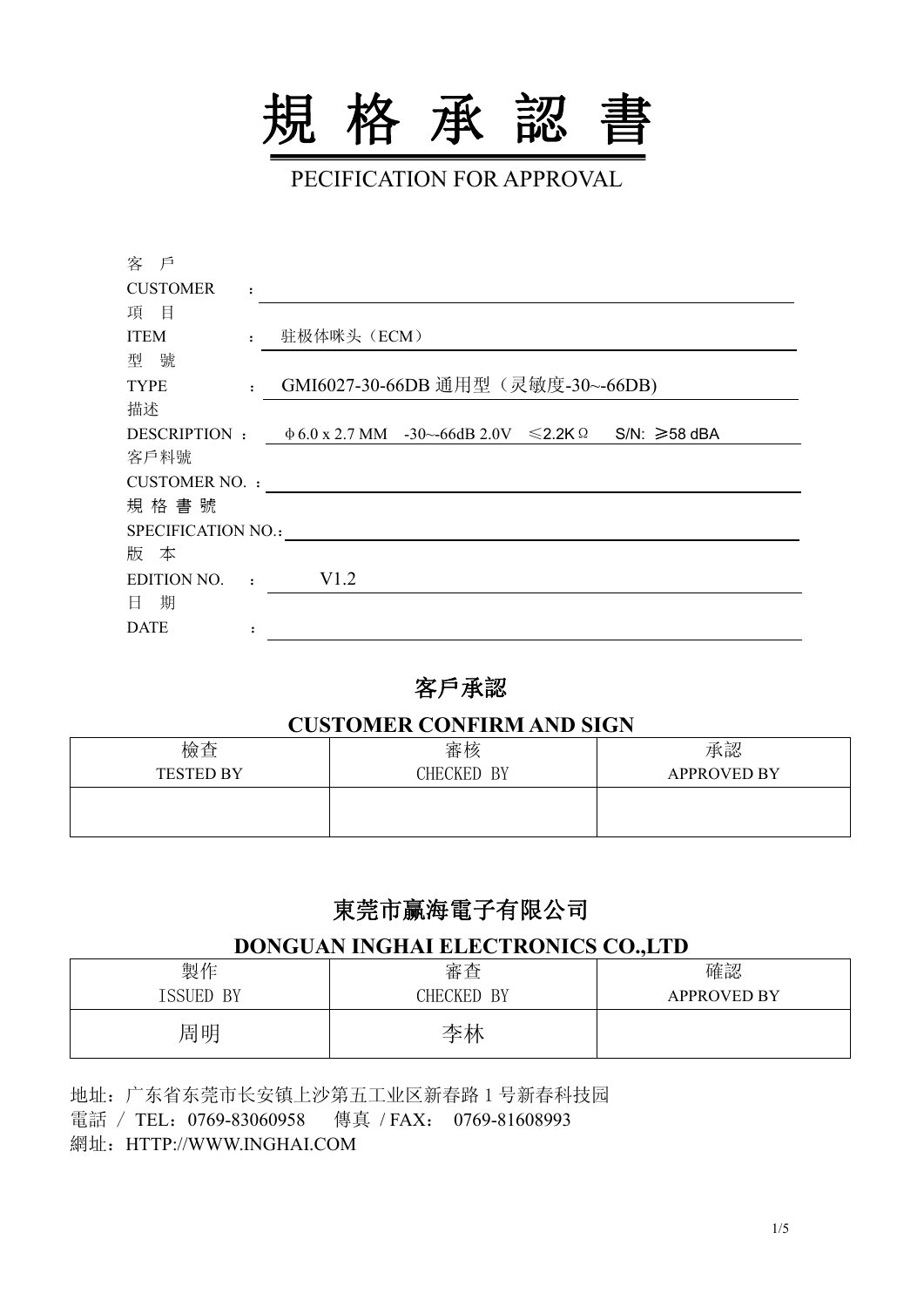# **A. SCOPE**

This specification applies electret condenser microphone, GMI6027-30-66DB

### **B. SPECIFICATION**

#### ■**Test condition: RL=2.2K**Ω **VS=2.0V TEMP=25**℃**±2**℃ **Related humidity=65±5%**

| No.            | Item                       | Symbol           | <b>Unit</b>          | <b>Specification</b> | <b>Condition</b>                   |
|----------------|----------------------------|------------------|----------------------|----------------------|------------------------------------|
| 1              | Directivity                |                  |                      | Omnidirectional      |                                    |
| $\overline{2}$ | Sensitivity                | ${\bf S}$        | dB                   | $-30 - -66 \pm 3$    | f=1KHz,1Pa<br>0dB=1V/Pa            |
| 3              | Standard operating voltage | <b>Vs</b>        | $\vee$               | 2.0                  |                                    |
| 4              | Output impedance           | Zout             | $\mathsf{K}\,\Omega$ | $≤2.2$               | f=1KHz, 1Pa                        |
| 5              | Frequency                  |                  | Hz                   | 100-10000            |                                    |
| 6              | Max operating voltage      |                  | ${\sf V}$ .          | 10                   |                                    |
| $\overline{7}$ | Sensitivity reduction      | $\triangle$ S-Vs | dB                   | $-3$                 | f=1KHz, 1Pa<br>Vs=1.5VDC to 3.0VDC |
| 8              | Max. current consumption   | <b>IDSS</b>      | mA                   | $≤ 0.5$              |                                    |
| $9\,$          | Signal to noise ration     | S/N              | dBA                  | $\geqslant$ 58       | f=1KHz, P in=1Pa                   |
| 10             | Max. Sound Pressure Level  | S.P.L            | dB                   | 110                  |                                    |
| 11             | Operation temp.            |                  | $^{\circ}\!{\rm C}$  | $-20 - +70$          |                                    |
| 12             | Storage temp.              |                  | $^{\circ}\!{\rm C}$  | $-30 - +80$          |                                    |
| 13             | Dimension                  |                  | mm                   | $\varphi$ 6.0 x 2.7  | See appearance drawing             |
| 14             | Terminal                   |                  |                      | Terminal             | See appearance drawing             |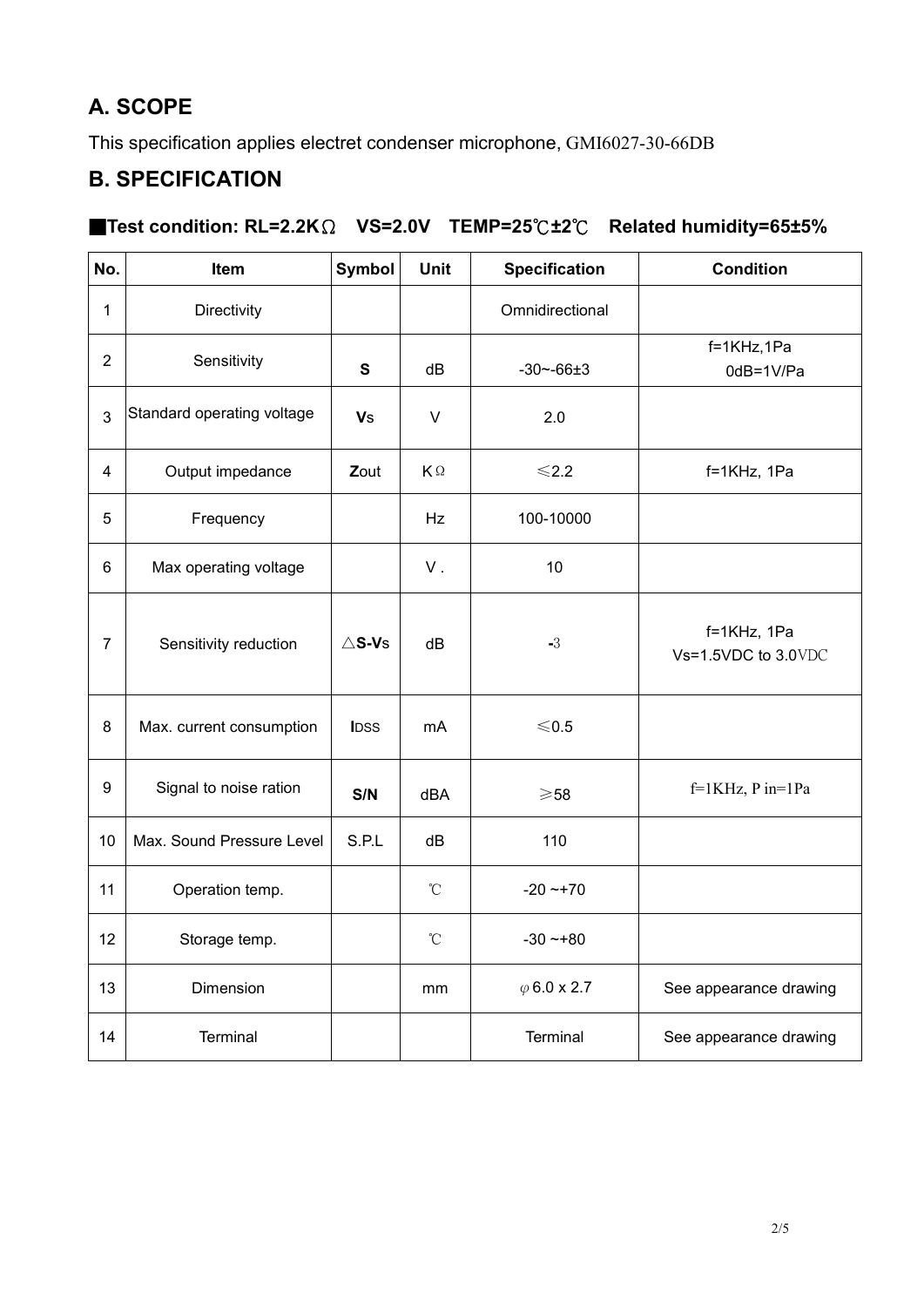### **C.TYPICAL FREQUENCY RESPONSE CURVE**

全指向性



## **D. APPEARANCE DRAWING**



### **E. MEASUREMENT CIRCUIT**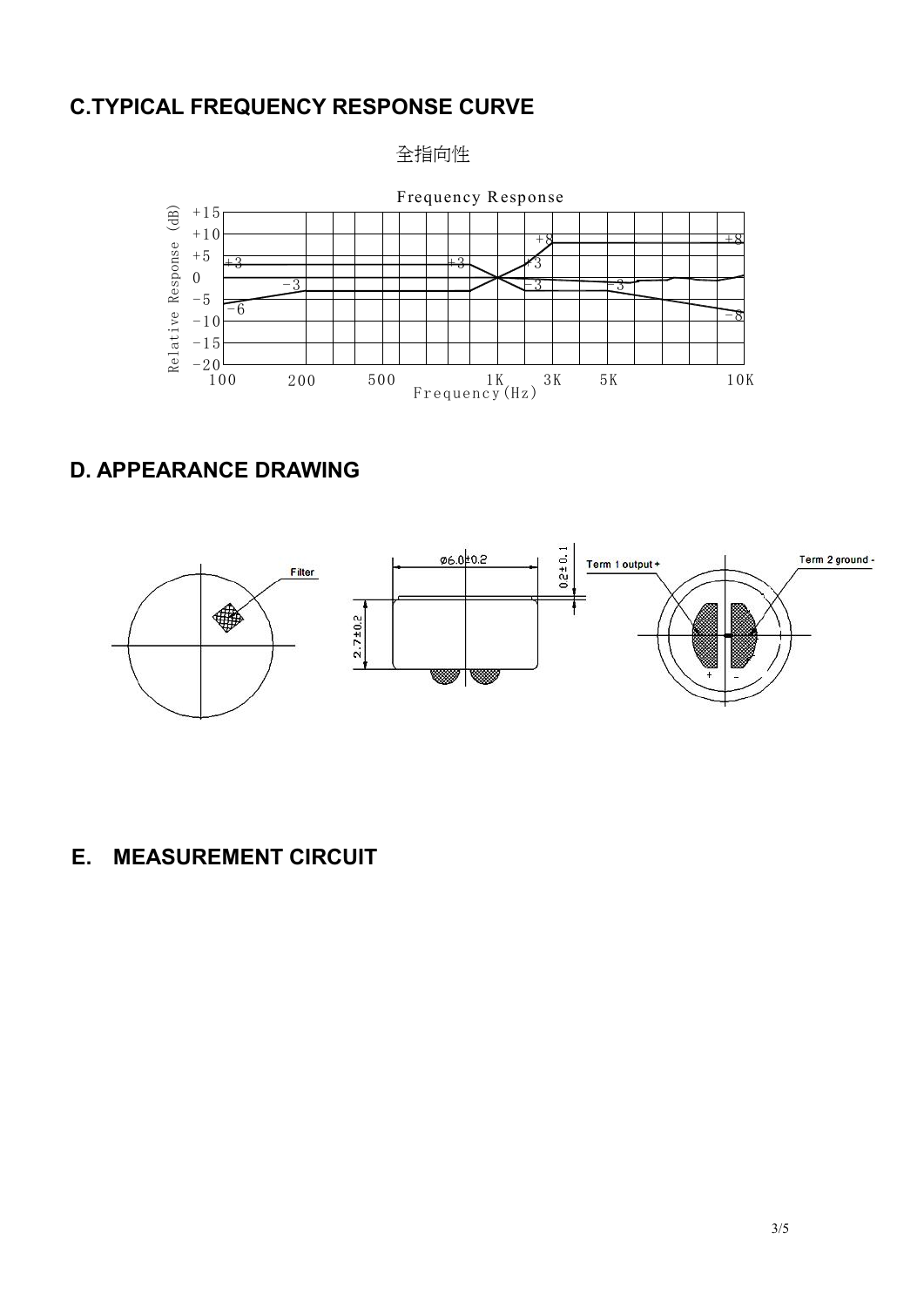## **F. Reliability Test**

经过以下所有试验在 20℃的条件下放置 3 小时后,麦克风的灵敏度与试验前比较变化在 3dB 以内 After any following tests, the sensitivity of the microphone to be within  $\pm$ 3dB of initial sensitivity after 3hours of conditioning at 20℃

| 5-1 振动试验                     | 周波数 1/Frequency1:10Hz~55Hz                                                        |  |  |  |
|------------------------------|-----------------------------------------------------------------------------------|--|--|--|
| Vibration                    | 振幅/Amplitude:1.52mm                                                               |  |  |  |
|                              | 变化/Change of Frequency:1 octave/min                                               |  |  |  |
|                              | 3 方向,各 2 小时/hours in each of 3 axes                                               |  |  |  |
| 5-2 高温试验                     | $+80\pm5\degree$ C for 96 hours                                                   |  |  |  |
| Dry Heat                     |                                                                                   |  |  |  |
| 5-3 低温试验                     | $-30\pm5$ °C for 96 hours                                                         |  |  |  |
| Dry Cold                     |                                                                                   |  |  |  |
| 5-4 高温高湿试验                   | 90%~95%RH, +60 $\pm$ 5°C for 96 hours                                             |  |  |  |
| Damp Heat                    |                                                                                   |  |  |  |
| 5-5 温度循环试验                   | $-20^{\circ}$ C $\longleftrightarrow$ 25 $\circ$ $\longleftrightarrow$ 70 $\circ$ |  |  |  |
| Temperature cycles           | $(2h)$ $(1h)$ $(2h)$ $(1h)$ $(2h)$<br>x 10 cycles                                 |  |  |  |
| 5-6 跌落试验                     | Height:1m                                                                         |  |  |  |
| Packing drop test            | 顺序:三个面各跌10次                                                                       |  |  |  |
|                              | Procedure:10 times from each of 3 axises                                          |  |  |  |
| 5-7 温度冲击试验                   | $-20^{\circ}$<br>$\rightarrow$ 70°C                                               |  |  |  |
| Temperature impact test      | 30s<br>30min<br>$30$ min $x 10$ cycles                                            |  |  |  |
| 5-8 静电冲击试验                   | 6000V(contact), $15000V(air)$ x 10 axises                                         |  |  |  |
| Electrostatic shock test     |                                                                                   |  |  |  |
| 备注 Note                      |                                                                                   |  |  |  |
| 6-1 工作温度范围                   |                                                                                   |  |  |  |
| <b>Operation Temperature</b> | -20°C $\sim$ 70°C                                                                 |  |  |  |
|                              |                                                                                   |  |  |  |
| 6-2 储存温度范围                   |                                                                                   |  |  |  |
| <b>Storage Temperature</b>   | $-30^{\circ}\text{C} \sim 80^{\circ}\text{C}$                                     |  |  |  |
|                              |                                                                                   |  |  |  |

# **G. Soldering Condition**

7-1 焊接使用 90W 的烙铁。

The soldering copper of a type of 90W shall be applied

焊接条件

Soldering Condition.

7-2 电烙铁表面温度 320±10℃

The temperature of the working surface of the soldering copper shall be  $320 \pm 10^{\circ}$ C

7-3 焊接时把麦克风嵌入散热能力强的金属块内。

ECM shall be soldered fixed on the metal block(heat sink)which has the higher radiation effects said heat sink

Shall contact with of ECM.